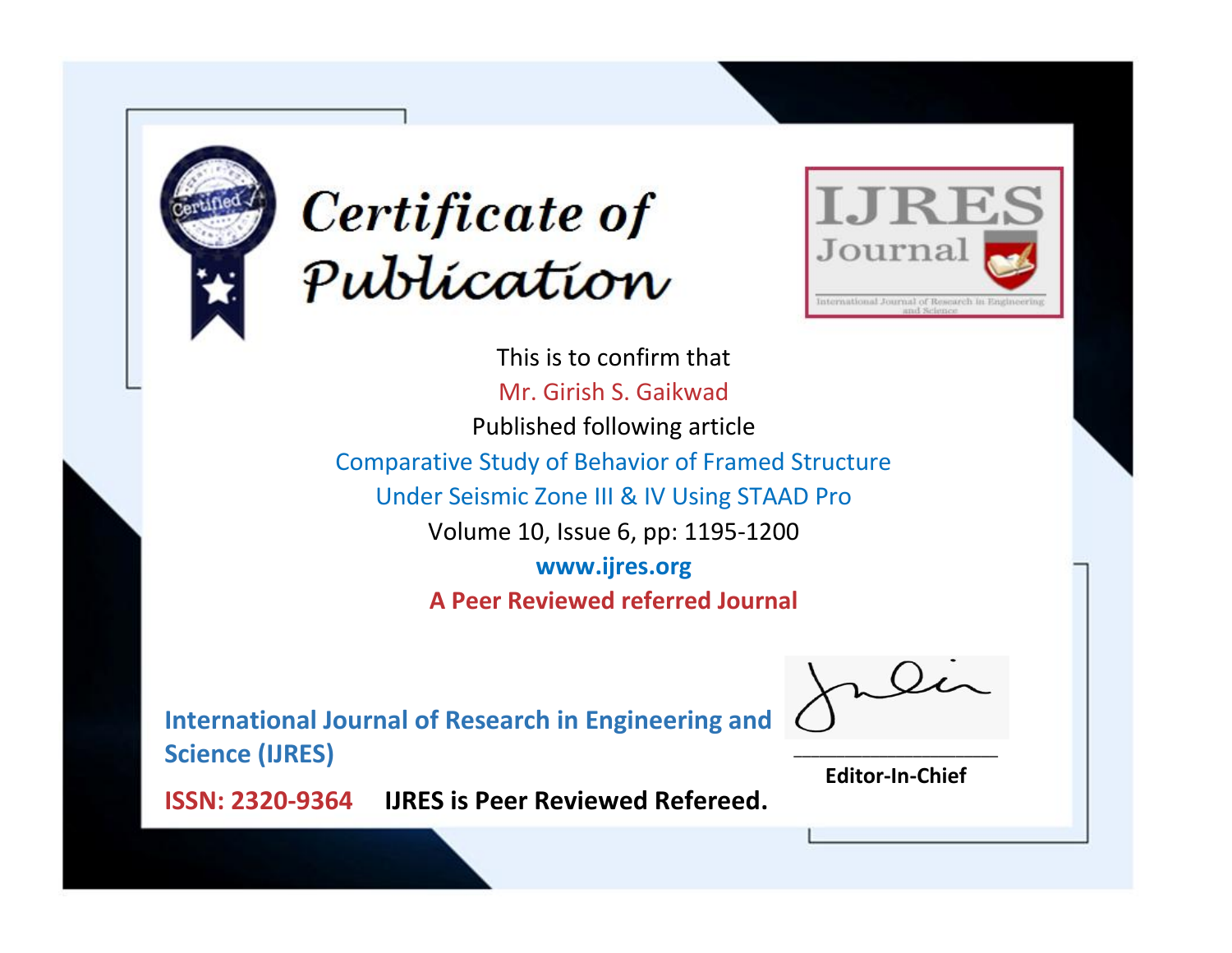



This is to confirm that Mr. Sarang P. Patankar Published following article Comparative Study of Behavior of Framed Structure Under Seismic Zone III & IV Using STAAD Pro Volume 10, Issue 6, pp: 1195-1200 **www.ijres.org A Peer Reviewed referred Journal**

**International Journal of Research in Engineering and Science (IJRES)**

\_\_\_\_\_\_\_\_\_\_\_\_\_\_\_\_\_\_\_\_\_\_\_\_ **Editor-In-Chief**

**Journal.**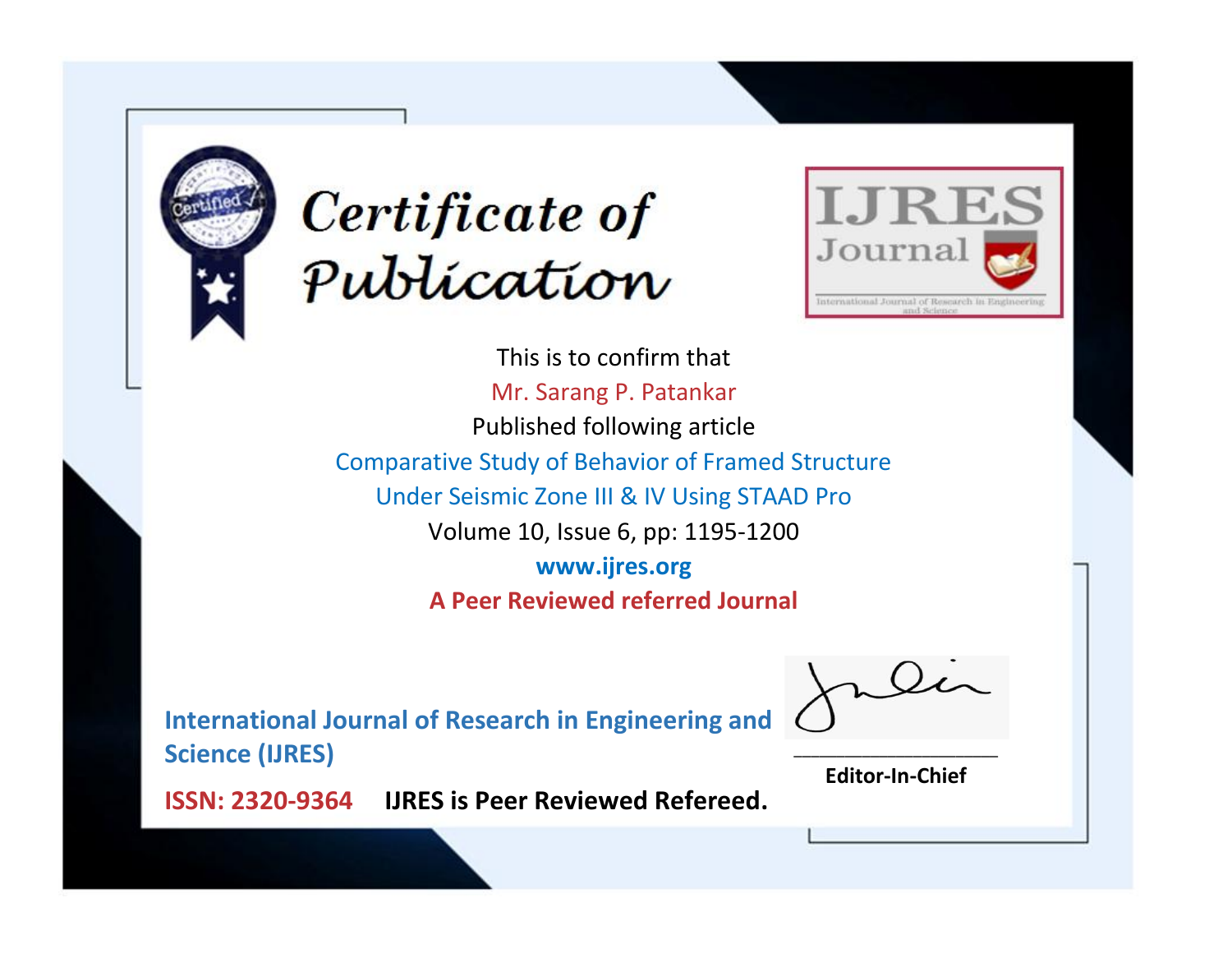



This is to confirm that Mr. Arjun M. Shinde Published following article Comparative Study of Behavior of Framed Structure Under Seismic Zone III & IV Using STAAD Pro Volume 10, Issue 6, pp: 1195-1200 **www.ijres.org A Peer Reviewed referred Journal**

**International Journal of Research in Engineering and Science (IJRES)**

\_\_\_\_\_\_\_\_\_\_\_\_\_\_\_\_\_\_\_\_\_\_\_\_ **Editor-In-Chief**

**Journal.**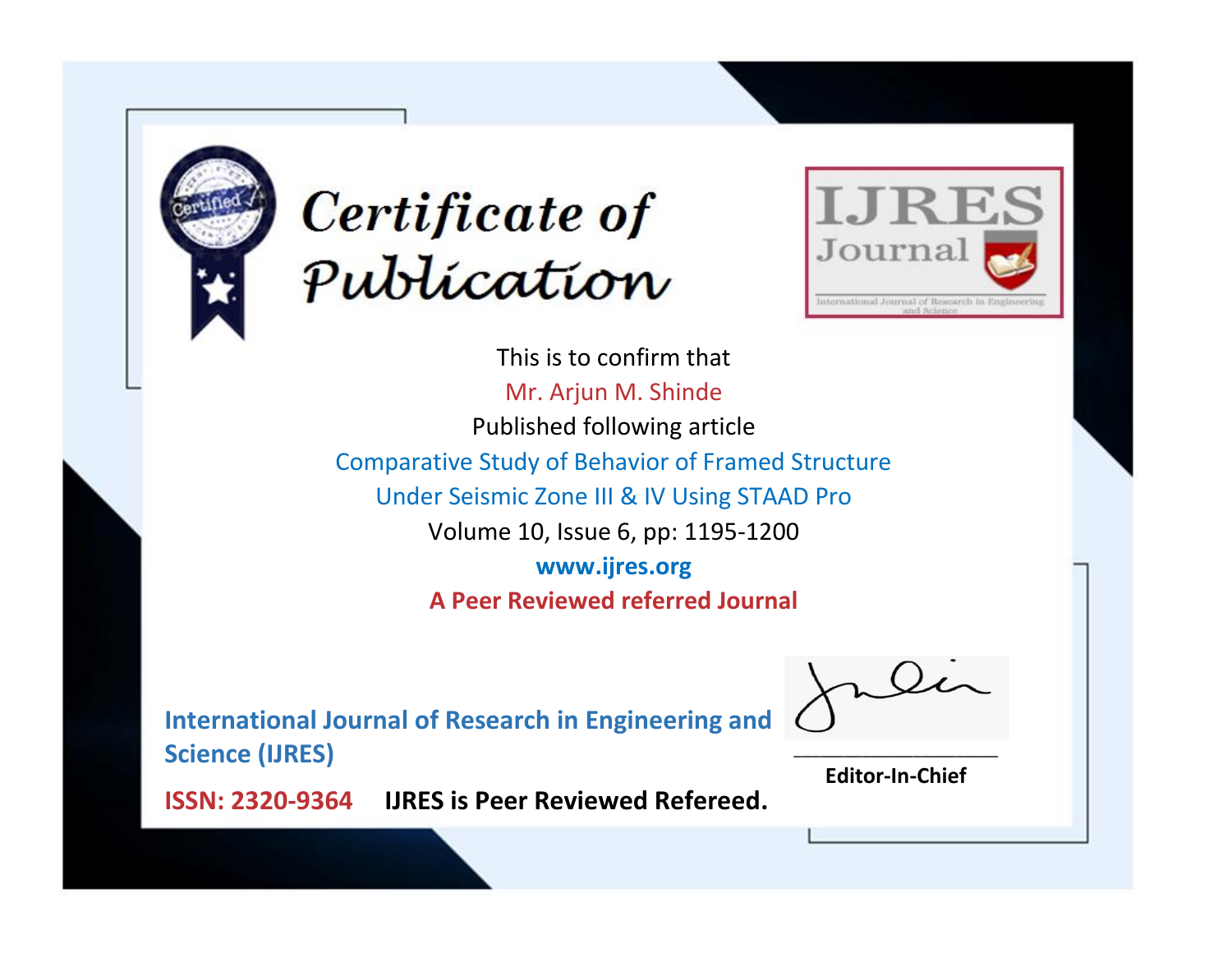



This is to confirm that Mr. Rohan N. Saste Published following article Comparative Study of Behavior of Framed Structure Under Seismic Zone III & IV Using STAAD Pro Volume 10, Issue 6, pp: 1195-1200 **www.ijres.org A Peer Reviewed referred Journal**

**International Journal of Research in Engineering and Science (IJRES)**

\_\_\_\_\_\_\_\_\_\_\_\_\_\_\_\_\_\_\_\_\_\_\_\_ **Editor-In-Chief**

**Journal.**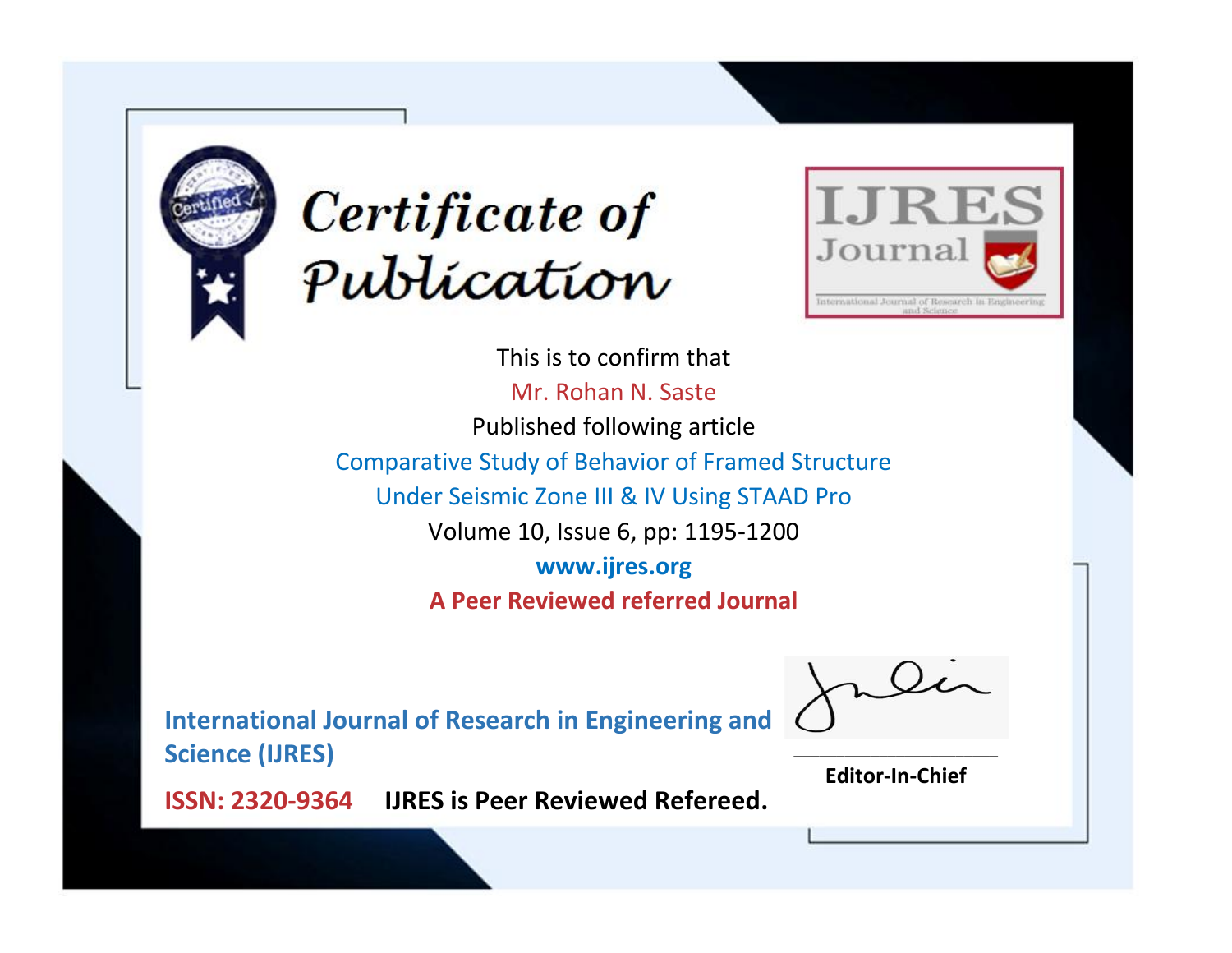



This is to confirm that Mr. Siddhant A. Nikam Published following article Comparative Study of Behavior of Framed Structure Under Seismic Zone III & IV Using STAAD Pro Volume 10, Issue 6, pp: 1195-1200 **www.ijres.org A Peer Reviewed referred Journal**

**International Journal of Research in Engineering and Science (IJRES)**

\_\_\_\_\_\_\_\_\_\_\_\_\_\_\_\_\_\_\_\_\_\_\_\_ **Editor-In-Chief**

**Journal.**